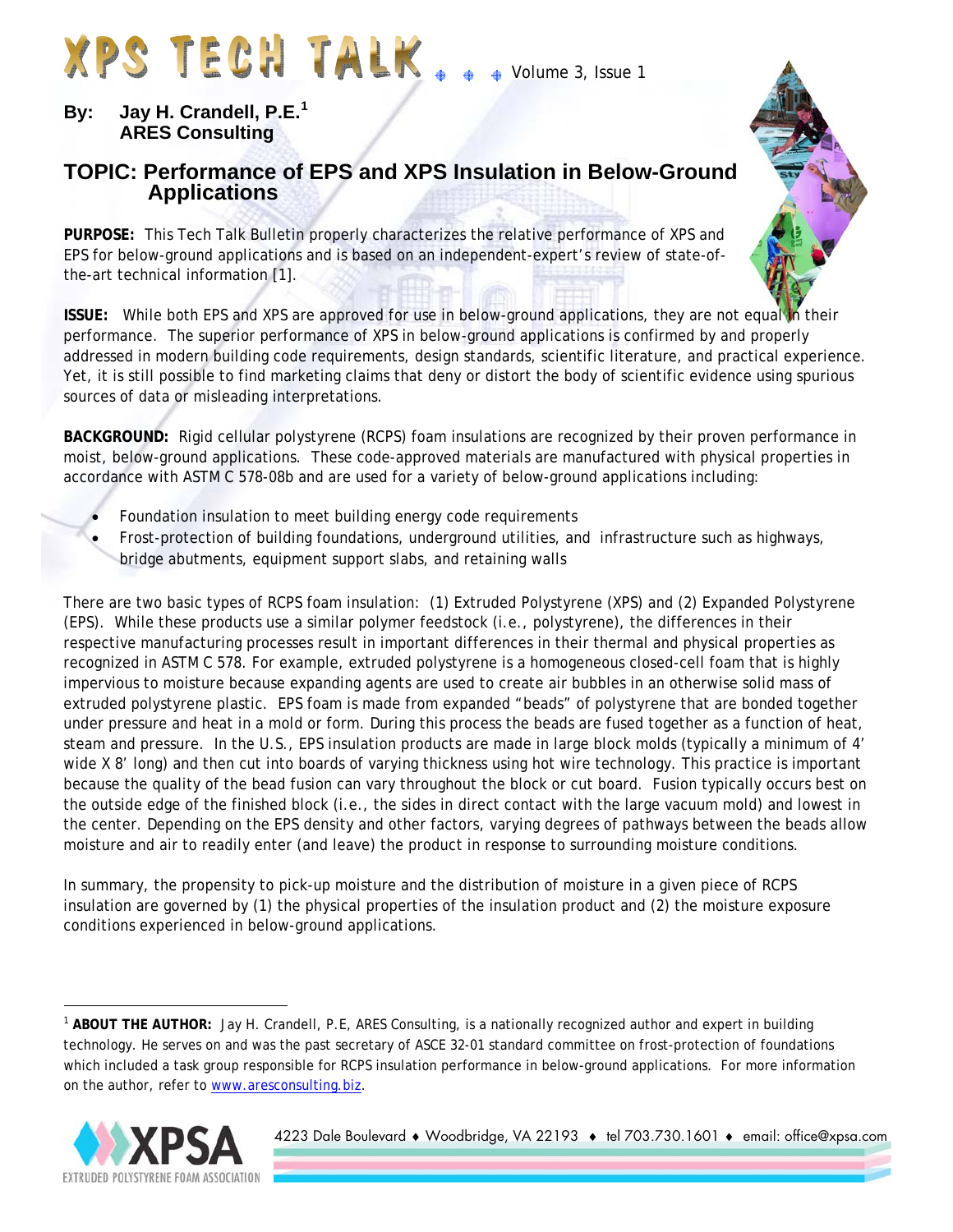-

While the differences between XPS and EPS do not prevent either product from being used in below-ground applications, these differences must be properly understood to ensure appropriate use or specification. The following observations (or facts) elaborate on this concern:

#### **FACT #1: The Building Code and ASCE 32-01 Recognize XPS Performs Better than EPS in Below-Ground Applications**

The International Building Code (IBC) and International Residential Code (IRC) are the predominant model building codes used in the United States [2][3]. These codes rely on an American Society of Civil Engineers (ASCE) standard, known as ASCE 32-01 [4], to determine appropriate thermal properties of XPS and EPS insulation when used below-ground on building foundations for long-term protection against frost heave. This standard was developed by a balanced committee of engineers, researchers, builders, manufacturers, and government officials through an American National Standards Institute (ANSI) consensus process.

The commentary of the ASCE 32-01 standard describes the committee's work on below-ground insulation performance as follows:

*"Insulation materials approved for use in the Standard are extruded or molded polystyrene foams with adequate densities. These materials have exhibited successful performance in moist, below-ground applications. Effective R-values per inch … are based on a survey of numerous studies of below-ground performance of polystyrene insulation materials. The values reported in Table A1 reflect the consensus judgment of the committee in reviewing the available data and the European practice. The effective thermal resistivity values (i.e., R-value per inch) apply to long term use in moist, below-ground conditions…."* [4, p33 – emphasis added]

As a result of the ASCE 32-01 committee's analysis, effective thermal resistivity (R per Inch) values for various types of EPS and XPS were determined as shown in Table 1. These values vary according to installation configurations of "vertical" or "horizontal". Vertical installation refers to application to foundation walls and horizontal refers to insulation laid horizontally in the ground. Both installation conditions are used to prevent heat loss from buildings and the ground and, thus, prevent frost damage when used in accordance with ASCE 32-01. These installation conditions also may be used as a means of meeting energy code requirements for building foundations. The horizontal application results in greater potential exposure to ground moisture depending on soil drainage conditions. Thus, in Table R403.3 (footnote e) of the IRC [3] an extra precaution was taken to only allow the use of XPS in horizontal applications.

**TABLE 1** 

| Design Values for FPSF Insulation Materials (based on ASCE 32-01) |                                              |            |                               |                                                 |            |
|-------------------------------------------------------------------|----------------------------------------------|------------|-------------------------------|-------------------------------------------------|------------|
| <b>Insulation</b><br>Type per                                     | <b>Effective Resistivity</b><br>(R per Inch) |            | Nominal<br>" $\mathsf{dry}$ " | Ratio of Effective-to-<br><b>Nominal Values</b> |            |
| <b>ASTM</b>                                                       | Vertical                                     | Horizontal | Resistivity                   | Vertical                                        | Horizontal |
| C578                                                              |                                              |            | per ASTM                      |                                                 |            |
|                                                                   |                                              |            | C578 (R                       |                                                 |            |
| per Inch)<br><b>Expanded Polystyrene (EPS)</b>                    |                                              |            |                               |                                                 |            |
|                                                                   |                                              |            |                               |                                                 |            |
| Type II                                                           | 3.2                                          | 2.6        | 4.0                           | 80%                                             | 65%        |
| <b>Type IX</b>                                                    | 3.4                                          | 2.8        | 4.2                           | 81%                                             | 67%        |
| <b>Extruded Polystyrene (XPS)</b>                                 |                                              |            |                               |                                                 |            |
| <b>Type X</b>                                                     | 4.5                                          | 4.0        | 5.0                           | 90%                                             | 80%        |
| <b>Type IV</b>                                                    | 4.5                                          | 4.0        | 5.0                           | 90%                                             | 80%        |
| <b>Type VI</b>                                                    | 4.5                                          | 4.0        | 5.0                           | 90%                                             | 80%        |
| <b>Type VII</b>                                                   | 4.5                                          | 4.0        | 5.0                           | 90%                                             | 80%        |
| <b>Type V</b>                                                     | 4.5                                          | 4.0        | 5.0                           | 90%                                             | 80%        |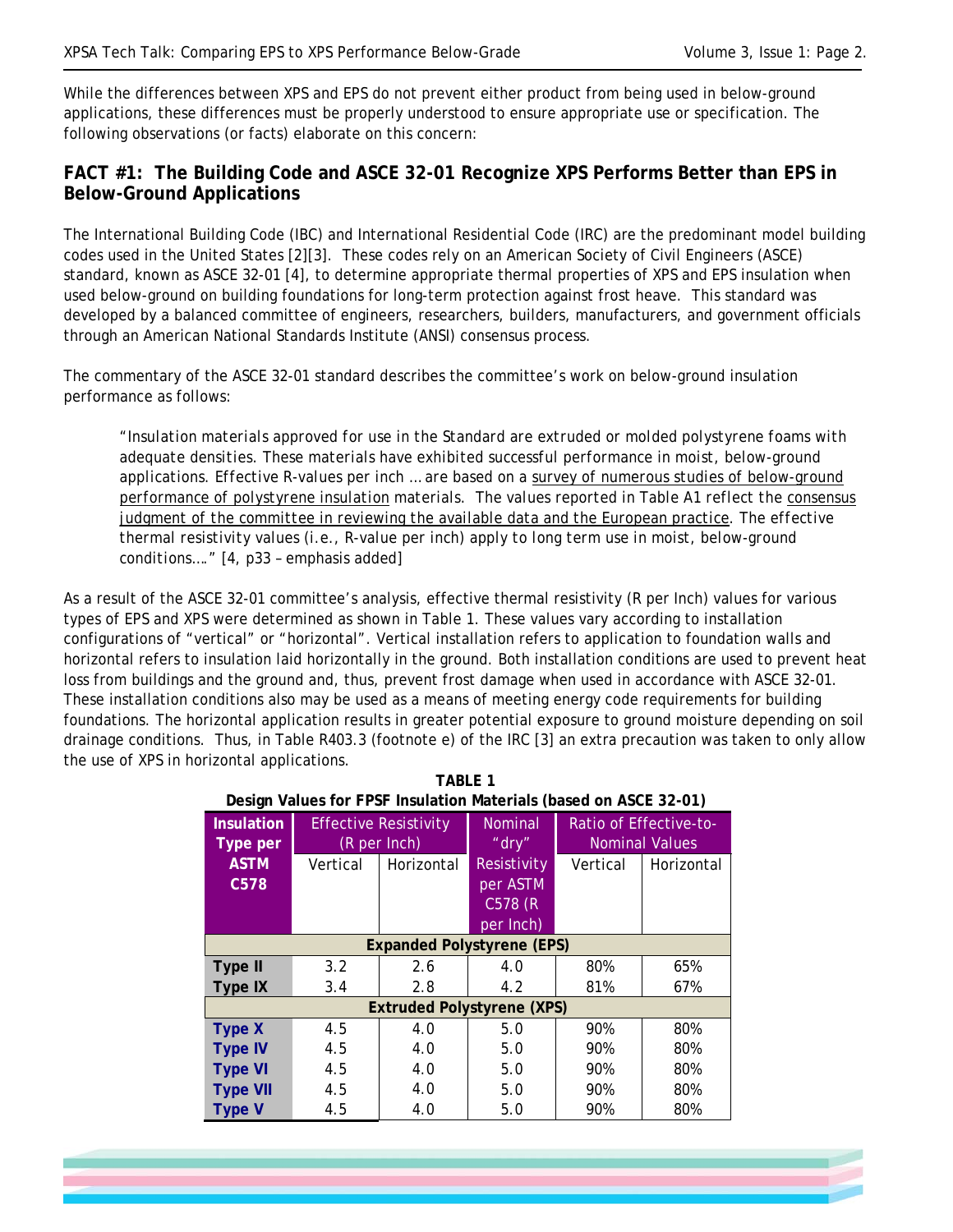-

As seen in Table 1, EPS has an effective resistivity that is 80% and 65% of its nominal ("dry") thermal performance when used below ground for vertical and horizontal installations, respectively. For comparison purposes, XPS retains 90% and 80% of its nominal thermal performance. Again, both products can be used effectively with appropriate design values. But, it is clear that the ASCE 32-01 standard shows XPS to be superior to EPS in moist, below-ground applications. The basis for this difference, as confirmed in the scientific literature, is addressed next.

#### **FACT #2: The Difference Between EPS and XPS Performance is Confirmed by the Body of Recognized Scientific Literature**

As mentioned in Fact #1, the ASCE 32-01 committee considered "numerous studies" to (1) properly characterize differences in performance of XPS and EPS and (2) establish appropriate thermal design properties for belowground use. Detailed findings from the scientific literature supporting the ASCE 32-01 committee's efforts are documented in a separate paper [1]. The following summarizes only the key findings from reliable and representative sources.

*Ojanen and Kokko (1997)* [5] – From a study of 14 different sites using EPS insulation with a below-ground exposure time ranging from 5 to 18 years, it was found that EPS will typically have a moisture content of 0.5 to 2.5% (volume basis) when soils are well drained. In two cases (not well drained soils), moisture contents of EPS exceeded 5% resulting in an R per inch of as low as 1.9 in comparison to a nominal ("dry") value of 4.2 R/in. However, under well-drained conditions EPS could be expected to have an R per inch of not less than 3.2. The value used in ASCE 32-01 is 2.6 R per Inch which accounts for uncertainty in soil drainage conditions in a manner consistent with the data presented by Ojanen and Kokko (1997).

*Sandberg (1986)* [6] – In well-drained highway subsoil conditions, horizontal EPS and XPS insulations (total of 24 different samples) were studied for moisture pick-up and thermal properties after an 8 to 16 year exposure time. The densities of these products were both high (greater than 2 lbs/ft<sup>3</sup>). In this case, both EPS and XPS tended to pick-up similar amounts of moisture in the range of 2% by volume on average (with EPS slightly less). However, the distribution of moisture in the EPS material was more uniformly distributed through thickness whereas the moisture in the XPS was concentrated more toward the outer surfaces (a trend also reported by others). Thus, the thermal impact was less for XPS than EPS. The average observed thermal resistivity of EPS was 3.7 R per Inch which is about 88% of the nominal ("dry") value of 4.2 R per Inch per ASTM C 578. The average observed thermal resistivity of XPS was 4.7 R per Inch which is about 94% of the nominal ("dry") value of 5.0 R per Inch. This data still shows a clear trend of XPS performing better than EPS, although at higher densities the differences appear to be less significant. These findings are reasonably consistent with ASCE 32- 01 (see Table 1).

*Sterling (1986)* [7] – In a study by the University of Minnesota of data from more than 60 sources, it was found that EPS could experience (on average) as much as 13.2% and 9.9% moisture content after 18 months of exposure in horizontal and vertical installations, respectively. A resistivity value of 2.8 R per Inch was recommended for EPS with a further recommendation that EPS is best suited for well-drained soil conditions and vertical installations. This recommendation was echoed in the *Building Foundation Design Handbook* by the U.S. Department of Energy, Oakridge National Laboratory [8]. These recommendations are reasonably consistent with ASCE 32-01 (see Table 1).

*Ovstaas, et al. (1983)* [9] – A study of various insulation types and configurations on two building foundations in Canada and the U.S. after 18 months of exposure, shows the moisture intake of EPS was varied, ranging from 2.8% to 5.6% on average for vertical installations and 5.3% to 12.2% for horizontal applications with the higher averages occurring for 1" thick material and the lower for 2" thick material. Consequently, the loss in thermal resistivity ranged from 25% to nearly 40% on average. Conversely, XPS had moisture contents ranging from 0.03 to 2.1% (by volume) which resulted in thermal resistivity losses of less than 10% (e.g., retained more than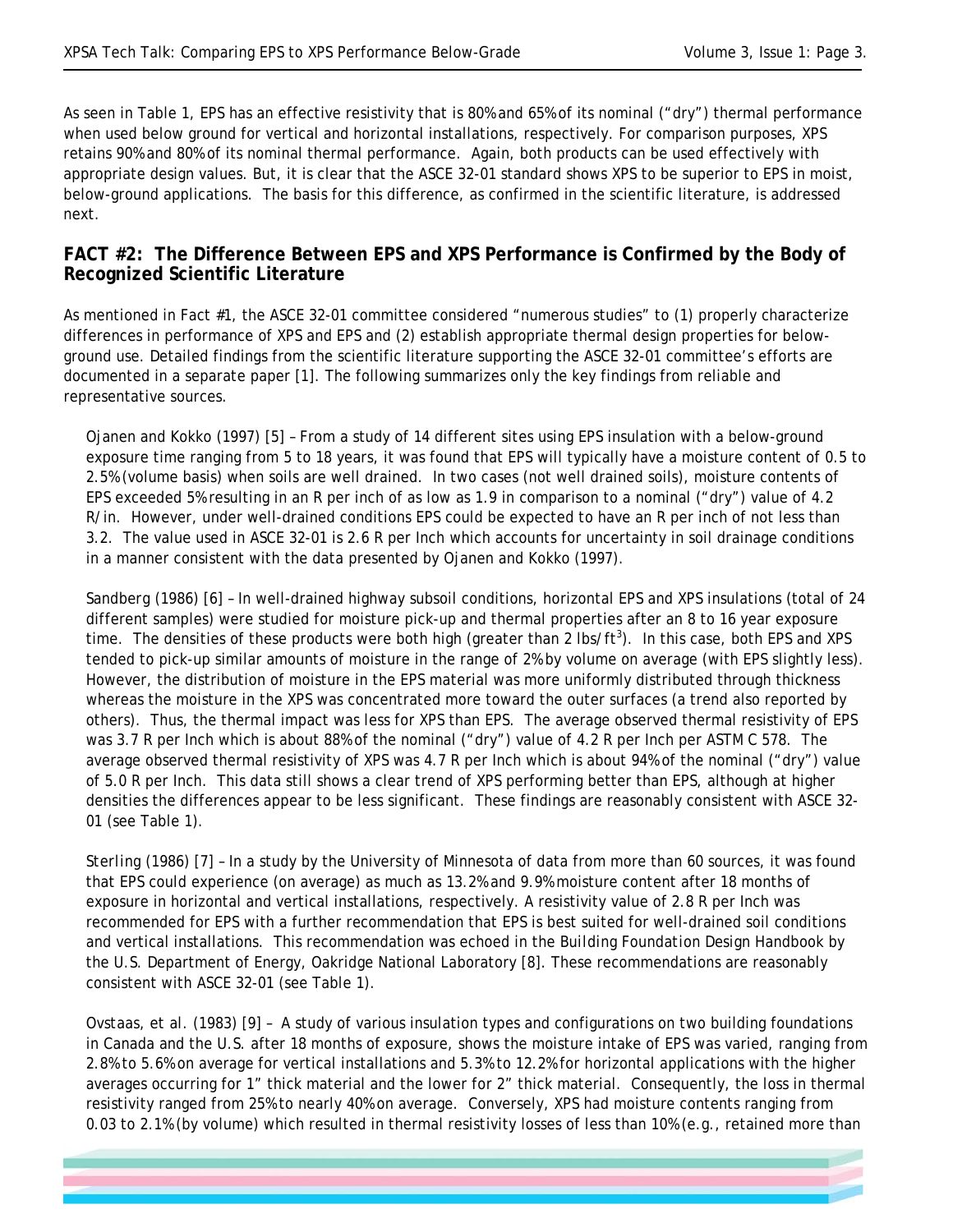-

90% of the nominal "dry" thermal resistivity) irrespective of vertical or horizontal installation or thickness of material (ranging from 1" to 2" thick). These findings also are consistent with trends observed in other studies and the ASCE 32-01 standard (see Table 1).

*Farouki (1992)*[10] – In this study commissioned by the U.S. Army Corp of Engineers, Cold Regions Research and Engineering Laboratory, below-ground insulation applications and requirements from various European countries (primarily in Scandinavia) were surveyed. In general, a substantial difference between XPS and EPS thermal performance was consistently recognized. Again, XPS was always recognized as having superior design thermal properties for below ground use.

*McFadden and Bennett (1991)* [11] – In this highly regarded text on cold regions engineering, some stringent field case studies in Alaska are mentioned. In one of these studies, XPS insulation was subject to a 20-year below-ground exposure and an additional 5-year exposure submerged in water below a test road. XPS moisture content after exposure ranged from 1.1 to 2.2 percent by volume. In another study of buried insulation used for the Alaskan pipeline, XPS moisture contents were typically less than 0.5% by volume after a 6-year exposure below ground.

These and other sources considered by the ASCE 32-01 committee confirm the design values for XPS and EPS used in the ASCE 32-01 standard. They also consistently demonstrate a trend of XPS performing better than EPS in below-ground applications.

## **FACT #3 – Laboratory Index Tests can Differentiate Between XPS and EPS Moisture Resistance but They are Unreliable Indicators of Actual Below-Ground Performance**

One of the reasons the ASCE 32-01 committee relied heavily on reputable field studies is the lack of reliable laboratory test methods to predict actual insulation performance in below-ground applications [10]. Actual conditions experienced in the field can vary widely in terms of moisture exposure and freeze-thaw actions. Thus, laboratory test methods using idealized or standardized exposures to moisture and freeze-thaw cycles can easily overstate or understate impacts on thermal properties experienced in end-use. Such index tests are best used as indicators of relative differences in performance of insulation materials [5][6][7]. Even then, the relative differences in performance are subject to somewhat arbitrary decisions regarding the stringency of test conditions.

## **FACT #4 – Extraordinary Claims Require Extraordinary Evidence**

*Not all claims are credible because not all evidence is credible.* Occasionally, individual sources may report data that appear to contradict the broader set of scientific evidence. In such cases, there may be a variety of reasons for the apparent contradiction. When sources with "extraordinary claims" are carefully scrutinized, potential causes for the apparent contradiction become evident. Common causes include:

- Lack of adherence to scientific method (i.e., insufficient sample size, lack of documentation, improper testing procedures, mishandling of samples, etc.)
- Use of "non-standard" materials or installation methods. For example, proprietary insulation facers may be used to enhance the moisture resistance of insulation.
- Inadequate exposure time or variation in site conditions.
- Improper treatment of statistical variability in presenting or interpreting the significance of test results.

In fact, some extraordinary claims regarding comparative performance of XPS and EPS insulations have been based on as few as 2 or 3 samples from one study site, which is clearly inadequate evidence in view of the larger body of scientific evidence. Contradictory results, especially when based on studies that do not allow for public scrutiny